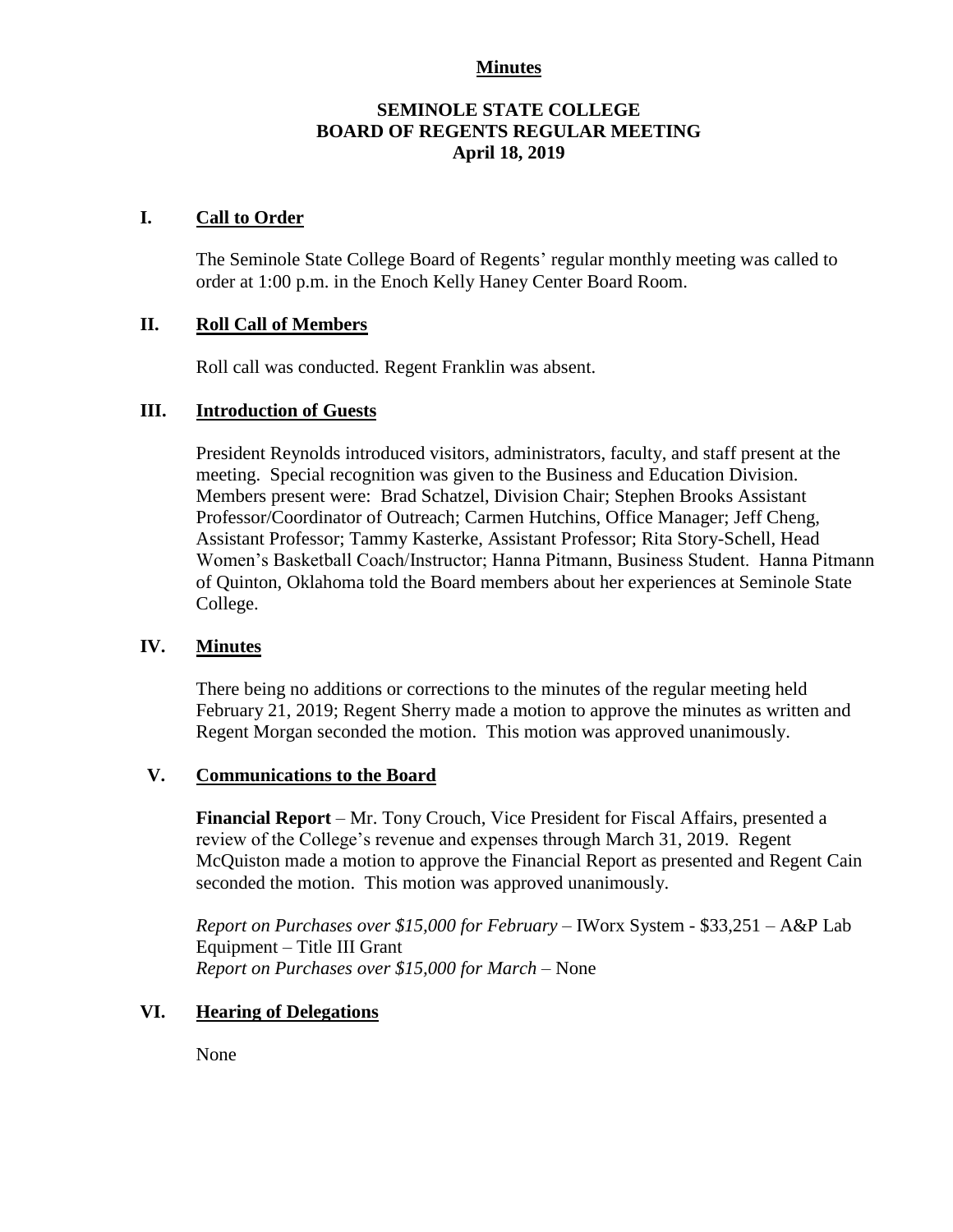**Minutes** SSC Board of Regents Regular Meeting April 18, 2019 Page 2

## **VII. President's Report**

President Reynolds discussed items under the President's Report and the Business portion of the agenda by utilizing a PowerPoint presentation. (See enclosed copy of the PowerPoint presentation)

*Personnel Update* – President Reynolds informed the Board that letters of resignation had been received from Jennifer Rudolph, GEAR UP Advisor; Laci Dilibero, Instructor/PTA Program; Kara Stanley, Assistant Professor/ Title III Curriculum Specialist. Letters of retirement have been received from Jeanie Nix, GEAR UP Professional Development Specialist and Deedra Eldredge, NASNTI Coaching Specialist. Kelsie Guy has been hired as the Educational Foundation Advancement Coordinator.

*Campus Activities*– President Reynolds told the Board members about several recent and upcoming campus activities. These were:

- o President Reynolds gave an update on the search for a Vice President for Academic Affairs
- o A reception for the former employees who were awarded emeritus status this spring was held on campus
- o PLC Students visited the Army Ammunition Plant, the National Weather Center, Tulsa Zoo, and the April Chamber of Commerce Monthly Forum
- o The SSC Art Club visited the studio of Paul Pfrehm
- $\circ$  A Strategic Planning Retreat was held on February 28<sup>th</sup>
- o SSC was recognized as a "Certified Healthy Campus" on March 7th
- o SSC Student Government attended the Spring Congress at the State Capitol March 8-10
- o SSC hosted a Women in STEM program on March 12
- o The OSRHE Business Partnership Excellence Awards luncheon was held on March 12
- $\circ$  Phi Theta Kappa inducted new students on March 15<sup>th</sup>
- o Nearly 300 high school students competed in a Speech and Debate Tournament March 15-16
- o The All-Oklahoma USA Academic Team and the OACC President's Tuition Waiver Student recognition ceremony was held on March 26<sup>th</sup>
- o Students from 26 area schools competed in SSC's 47th annual Interscholastic Meet on March 28
- o Oklahoma's Promise Day at the Capitol was held on April 9th
- o SSC Baseball players assisted "A League of Their Own" on April 9<sup>th</sup>
- o Sam Rivera, Assistant Professor and Janna Manlapig, Director of Student Support Services were both honored by the Seminole Chamber of Commerce as Educator of the Month and Professional Staff Member of the Month
- o SSC FFA held a Scholastic Meet on March 11. 600 students were on campus from 64 different schools.
- o Dr. Linda Goeller, Professor of Math received a national teaching award from AACC on April 14th
- o Phi Theta Kappa held a reception and dinner on April 16 for graduating students
- o President Reynolds gave the Regents an update on sports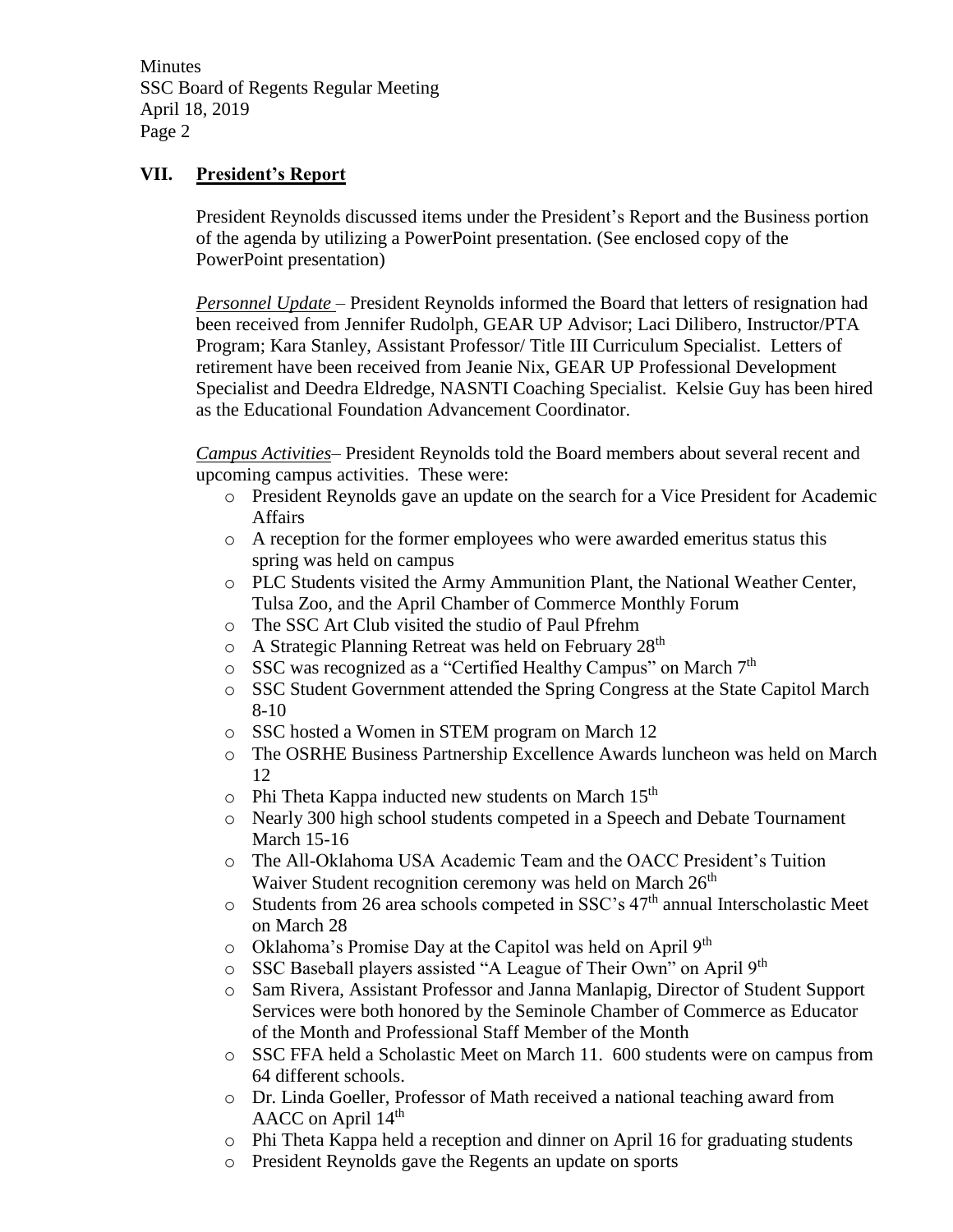**Minutes** SSC Board of Regents Regular Meeting April 18, 2019 Page 3

- o President Reynolds updated the Board on preparations for the Higher Learning Commission Visit in February 2020
- o President Reynolds told the Board that the Academy of Seminole will leave their campus location before the fall semester begins

*Upcoming Events* – President Reynolds told the Board about several upcoming events. These were:

- $\triangleright$  Softball Region II Playoffs to be held on campus May 9-12
- $\triangleright$  Baseball Region II Playoffs in Woodward on May 9-12
- $\triangleright$  "Killing Pain" showing on April 18<sup>th</sup>
- $\triangleright$  Spring Recognition Banquet on April 26<sup>th</sup>
- $\triangleright$  SWOSU Distinguishes Alumni Hall of Fame induction on May 4<sup>th</sup>. President Emeritus Dr. Jim Utterback will be inducted.
- $\triangleright$  Commencement on May 10<sup>th</sup>
- $\triangleright$  Regent Donaho Reappointment Senate Hearing on April 30<sup>th</sup>
- $\triangleright$  Farewell reception for Dr. Tom Mills on May 8<sup>th</sup>

## **VIII. Business**

**Approval of Bid for Tanner Hall Lab/Classroom Renovation Project** – President Reynolds presented the Board with bid information for the Tanner Hall Room 505 Lab/Classroom renovations. President Reynolds recommended approval of this item as presented. Regent Cain made a motion to approve the bid proposal as presented and Regent Morgan seconded this motion. This motion was approved unanimously.

**Authorization for President to Engage in 20I Process** – President Reynolds presented the Board with information about a proposal to engage in the 20i process to retain private counsel for the purpose of exploring taxation options providing potential exemption to board consolidation recommendations of the Oklahoma Task Force on Higher Education. Regent Sherry made a motion to authorize the President to retain legal counsel to engage in the 20i process and Regent Morgan seconded this motion. This motion was approved unanimously.

## **IX. Consent Agenda**

Regents were presented information concerning items on the Consent Agenda. President Reynolds recommended approval of these items. Regent McQuiston made a motion to approve the Consent Agenda items and Regent Morgan seconded the motion. This motion was approved unanimously.

Consent agenda items included:

- $\triangleright$  Program Modification to general education requirements for the following degrees: Associate in Applied Science in Medical Laboratory Technology Associate in Arts in Art
	- Associate in Science in Psychology
	- Associate in Science in Business
	- Associate in Science in Elementary Education
	- Associate in Science in Health, Physical Education, and Recreation